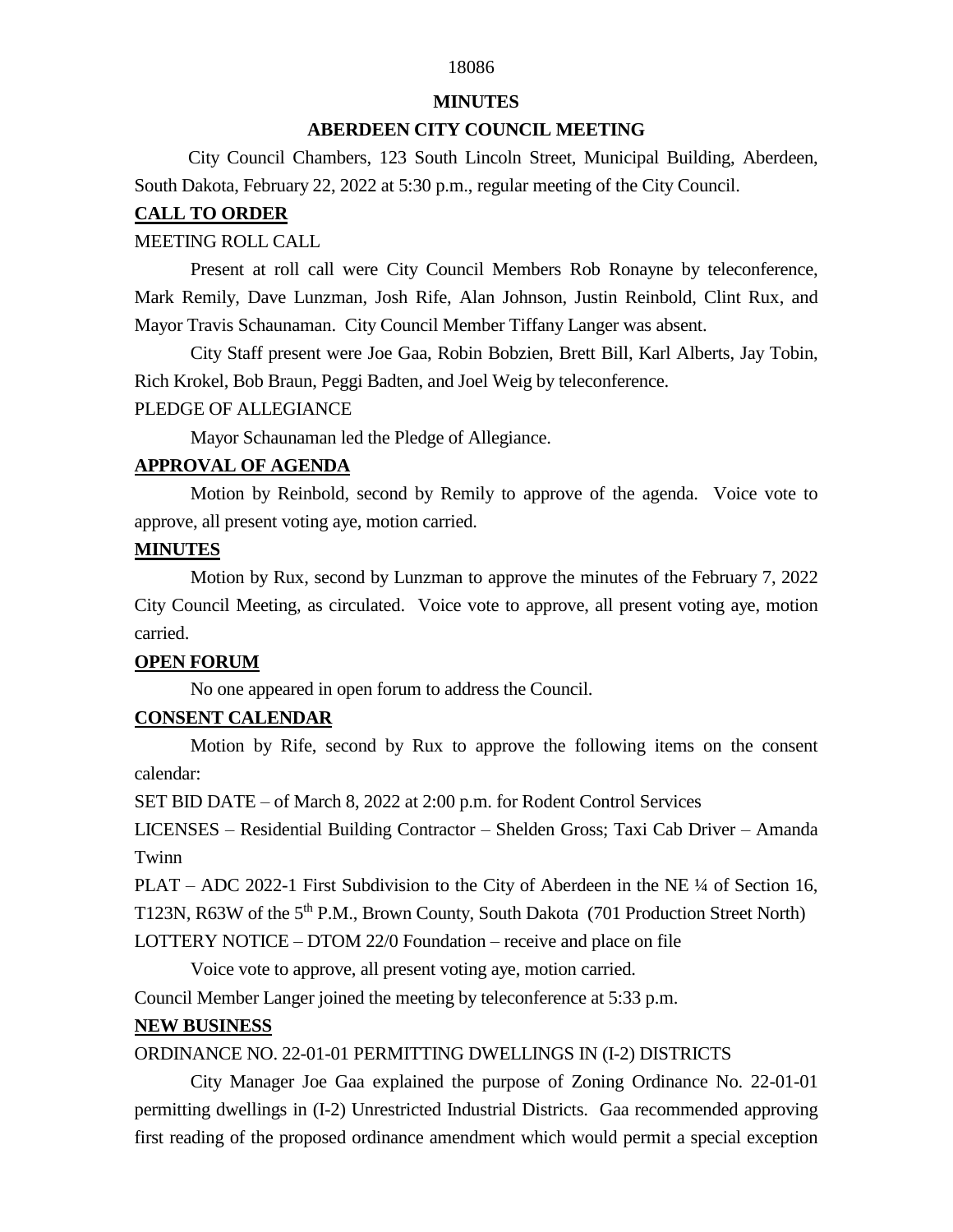for dwelling units in an (I-2) District under certain restrictions and conditions. Motion by Johnson, second by Reinbold to approve first reading of Ordinance No. 22-01-01 to amend Sec. 60-60 of the Aberdeen City Code to permit a special exception for certain dwellings in an (I-2) Unrestricted Industrial District. Roll call vote to approve, all voting aye, motion carried.

ORDINANCE NO. 22-02-02 MODIFYING THE INDUSTRIAL WASTE PRETREATMENT PROGRAM

City Manager Joe Gaa and Water Reclamation Superintendent Peggi Badten explained Ordinance No. 22-02-02 modifying the Industrial Waste Pretreatment Program as required by the EPA and the SD Dept. of Agriculture & Natural Resources. Badten said that the proposed ordinance addresses the obsolete language that EPA required years ago and revises procedures to wastewater pretreatment standards for industrial users choosing to discharge into the City's sewer treatment works. Motion by Rux, second by Rife to approve first reading of Ordinance No. 22-02-02 modifying the Industrial Waste Pretreatment Program as set forth at Chapter 54 – Utilities of the Aberdeen City Code. Roll call vote to approve, all voting aye, motion carried.

PUBLIC HEARING AND APPROVAL OF RESOLUTION NO. 22-02-01R TO VACATE PUBLIC RIGHT-OF-WAY

Mayor Schaunaman opened a hearing on a petition from Reif Project Services, LLC to vacate the public right-of-way described as Lawson Street North public right-of-way adjacent to Lots  $1 - 12$ , Block 1, Halstead's First Subdivision, Merton Street North public right-of-way adjacent to Lots  $1 - 4$ , Block 2 and Block 5, Halstead's First Subdivision, and McCoy Street North public right-of-way adjacent to Lots  $1 - 12$ , Block 3, and Twelfth Avenue, NE public right-of-way adjacent to Lots 1 – 3, Block 4, Lot 12, Block 1, and Lot 12, Block 3, Halstead's First Subdivision in Aberdeen, South Dakota (Between 1400 Block of Fifteenth Avenue, NE and Twelfth Avenue, NE). City Planning/Zoning Director Brett Bill explained that the petitioner is requesting this vacation of all of the right-of-way within a previously platted subdivision with the intention of replatting the property for future residential development. No public comments were received so Mayor Schaunaman closed the hearing. Motion by Remily, second by Ronayne to approve of Resolution No. 22-02-01R to vacate the public right-of-way as requested. Roll call vote to approve, all voting aye, number of ayes 9, number of nays 0, motion carried.

RESOLUTION NO. 22-02-02R CREATING TAX INCREMENT FINANCING DISTRICT NO. 37

City Manager Joe Gaa presented a TIF Project Plan from Hub City Downtown, LLC and Resolution No. 22-02-02R for creation of Tax Increment Financing District No. 37 (TIF #37) to redevelop and repurpose the Van Slyke building located at 114 and 116 South Main Street. Rod Tobin, representing the owner/developer Hub City Downtown, LLC, explained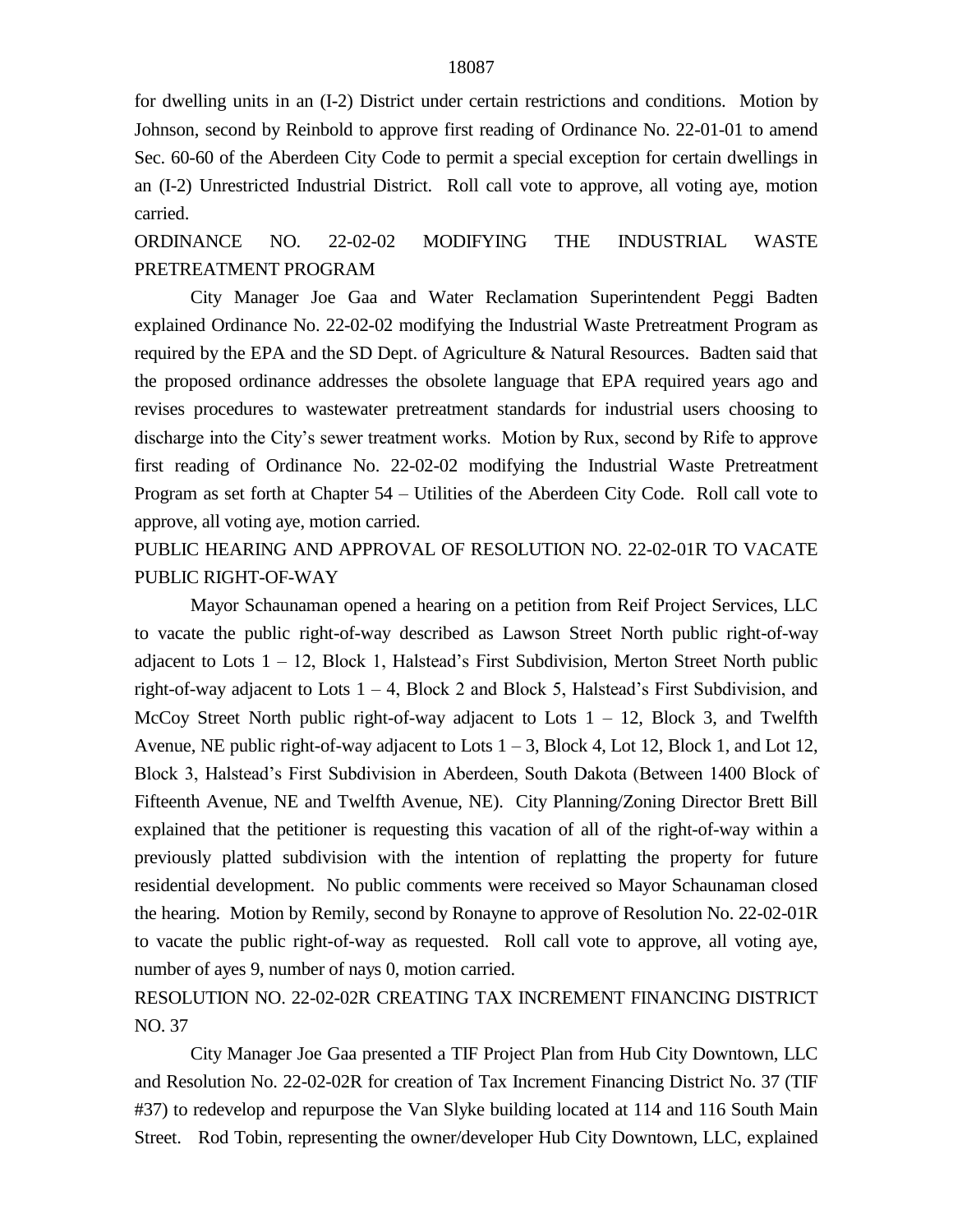the proposed \$6,175,000 project and the request for \$1,579,038 in TIF assistance to cover infrastructure project costs in the redevelopment of the Van Slyke building. After the discussion, motion by Rux, second by Langer to approve of Resolution No. 22-02-02R creating Tax Increment Financing District No. 37 (TF #37) to redevelop and repurpose the Van Slyke building. Roll call vote to approve, Rux, Langer, Reinbold, Johnson, Rife, Lunzman, Remily, and Mayor Schaunaman voting aye, Ronayne voting nay, number of ayes 8, number of nays 1, motion carried.

# RESOLUTION NUMBER 22-02-02R RESOLUTION CREATING

#### TAX INCREMENT FINANCING DISTRICT NUMBER 37

WHEREAS, a public hearing was held before the Planning Commission of the City of Aberdeen, South Dakota, on February 15, 2022, at 6:00 p.m., in Council Chambers in the Municipal Building, 123 South Lincoln Street, Aberdeen, South Dakota, pursuant to notice of such hearing, for the purpose of considering the creation of Tax Increment Financing District Number 37 (hereafter the "District") and its proposed boundaries, such public hearing also being the time and place for its regular meeting; and

WHEREAS, the Planning Commission at such regular meeting did establish the boundaries of the District and did recommend the City Council of the City of Aberdeen, South Dakota, create the District; and

WHEREAS, the Planning Commission at such regular meeting did recommend to the City Council that it approve and adopt the Project Plan; and

WHEREAS, such action by the Planning Commission was done in accordance with SDCL Chapter 11-9 at a regular meeting of the said Planning Commission after notice properly given and after due hearing and being appropriately and properly advised.

NOW, THEREFORE, BE IT RESOLVED by the City Council of Aberdeen, South Dakota, as follows:

1. District Necessity. Pursuant to SDCL §11-9-8, the City Council hereby declares the necessity to form the District in the City of Aberdeen as such district contains property not less than not less than fifty percent, by area, of the real property within the district will stimulate and develop the general economic welfare and prosperity of the state and the City through the promotion and advancement of industrial, commercial, manufacturing, agricultural, or natural resources development; and that the improvement of the area is likely to significantly enhance the value of substantially all other real property in the district and improve the tax base of the City of Aberdeen.

2. District Boundaries. The boundaries of the District shall be and the same are hereby designated as:

UNITS 1 AND 2, ABERDEEN BUSINESS CONDOMINIUM, LOCATED ON LOT 5 OF BB WARD'S FIRST SUBDIVISION ABERDEEN, BROWN COUNTY, SOUTH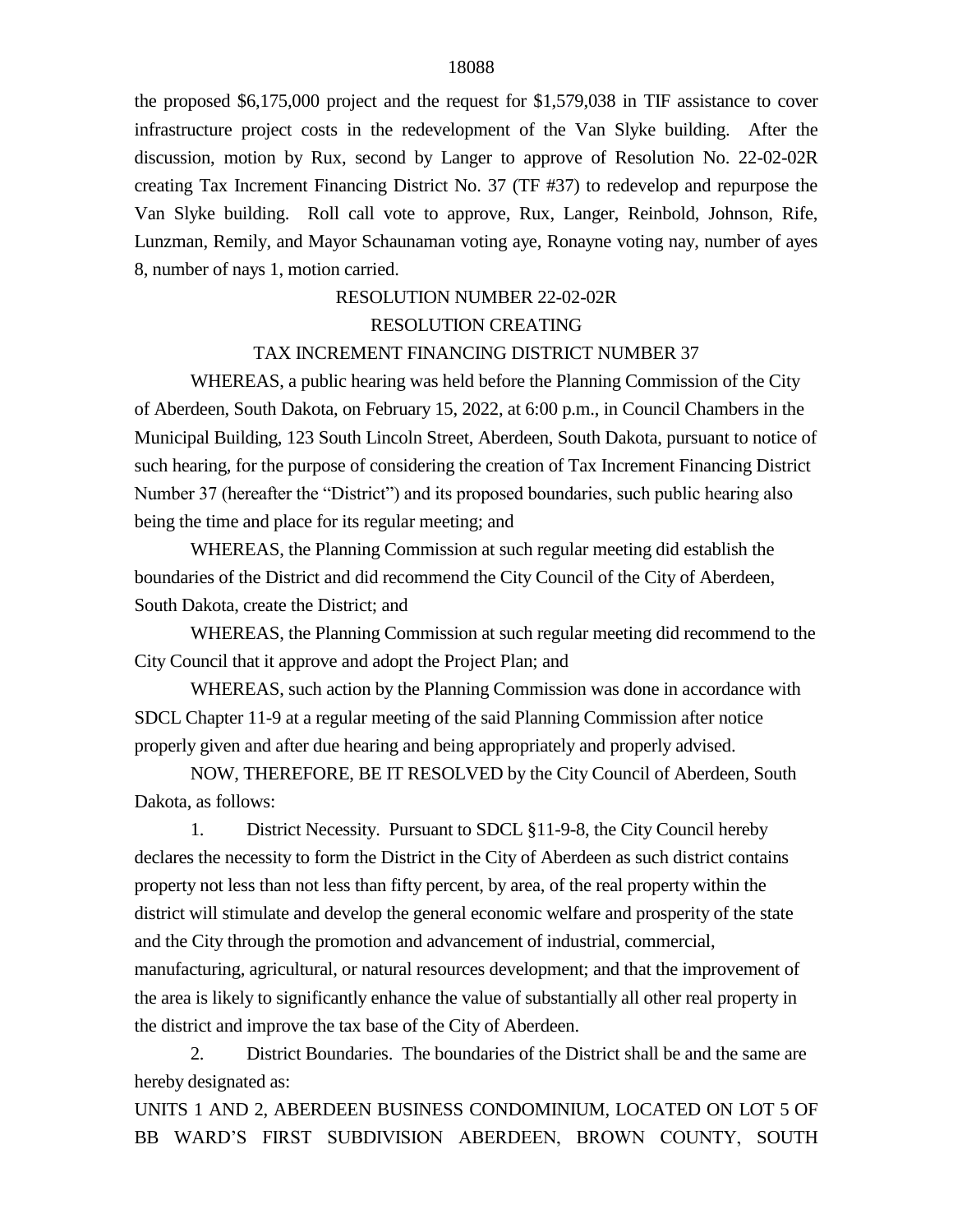DAKOTA AND THE ALLOCABLE UNDIVIDED PORTIONS OF ABERDEEN BUSINESS CONDOMINIUM ACCORDING TO THE MASTER DEED OF RECORD DATED DECEMBER 17, 1982, RECORDED IN BOOK 240 OF DEEDS, PAGE 355, SUBJECT TO EASEMENTS, RESERVATIONS AND RESTRICTIONS OF RCORD, IF ANY, FORMALLY KNOWN AS WARD'S FIRST SUBDIVISION OF LOTS 1, 2, AND 3, BLOCK 6, ORIGINAL PLAT OF ABERDEEN, BROWN COUNTY, SOUTH DAKOTA. (Street Address:  $14 - 2^{ND}$  AVENUE, SOUTHEAST #1)

LOT 13 AND 14, BLOCK 6, ORIGINAL PLAT OF THE CITY OF ABERDEEN ACCORDING TO THE PLAT THEREOF OF RECORD, BROWN COUNTY, SOUTH DAKOTA. (Street Address: 209 SOUTH MAIN STREET)

LOT 15, BLOCK 6, ORIGINAL PLAT TO THE CITY OF ABERDEEN, ACCORDING TO THE PLAT THEREOF OF RECORD, BROWN COUNTY, SOUTH DAKOTA, SUBJECT TO EASEMENTS, RESTRICTIONS AND RESERVATION OF RECORD, IF ANY. (Street Address: 207 SOUTH MAIN STREET)

LOT 16, BLOCK 6, ORIGINAL PLAT TO THE CITY OF ABERDEEN, ACCORDING TO THE PLAT THEREOF OF RECORD, BROWN COUNTY, SOUTH DAKOTA, AND SUBJECT TO RESERVATIONS, EASEMENTS, AND CONVEYANCES, VISIBLE OR RECORD. (Street Address: 205 SOUTH MAIN STREET)

LOT 17 AND 18, BLOCK 6, ORIGINAL PLAT OF ABERDEEN, ACCORDING TO THE PLAT THEREOF OF RECORD, SUBJECT TO EASEMENTS, RESTRICTIONS AND RESERVATIONS OF RECORD, IF ANY. (Street Address: 201 SOUTH MAIN STREET) THE WEST 42 FEET OF LOT 1 AND NORTH 34 FEET OF THE WEST 42 FEET OF LOT 2, BLOCK 7, ORIGINAL PLAT OF ABERDEEN, ACCORDING TO THE PLAT THEREOF OF RECORD, BROWN COUNTY, SOUTH DAKOTA, SUBJECT TO EASEMENTS, RESERVATIONS AND RESTRICTIONS OF RECORD, IF ANY. (Street Address:  $14-1^\text{ST}$  AVENUE SOUTH EAST)

THE EAST 100 FEET OF LOTS 1 AND 2 AND THE SOUTH 16 FEET OF THE WEST 42 FEET OF LOT 2, BLOCK 7, ORIGINAL PLAT TO THE CITY OF ABERDEEN. ACCORDING TO THE PLAT THEREOF OF RECORD, SUBJECT TO EASEMENTS, RESTRICTIONS AND RESERVATIONS OF RECORD, IF ANY. (Street Address: 24 – 1<sup>ST</sup> AVENUE SOUTH EAST)

THE EAST 70 FEET OF LOTS 3, 4, AND 5 IN BLOCK 7, ORIGINAL PLAT TO THE CITY OF ABERDEEN, BROWN COUNTY, SOUTH DAKOTA, ACCORDING TO THE RECORDED PLAT THEREOF. (Street Address: 110 LINCOLN STREET SOUTHEAST) WEST 72 FEET OF LOTS 3, 4, AND 5, AND ALL OF LOT 6, BLOCK 7, ORIGINAL PLAT TO ABERDEEN, ACCORDING TO THE PLAT THEREOF OF RECORD, BROWN COUNTY, SOUTH DAKOTA, SUBJECT TO EASEMENTS, RESTRICTIONS AND RIGHT OF WAY OF RECORD, IF ANY. (Street Address: 13 - 2<sup>ND</sup> AVE SE)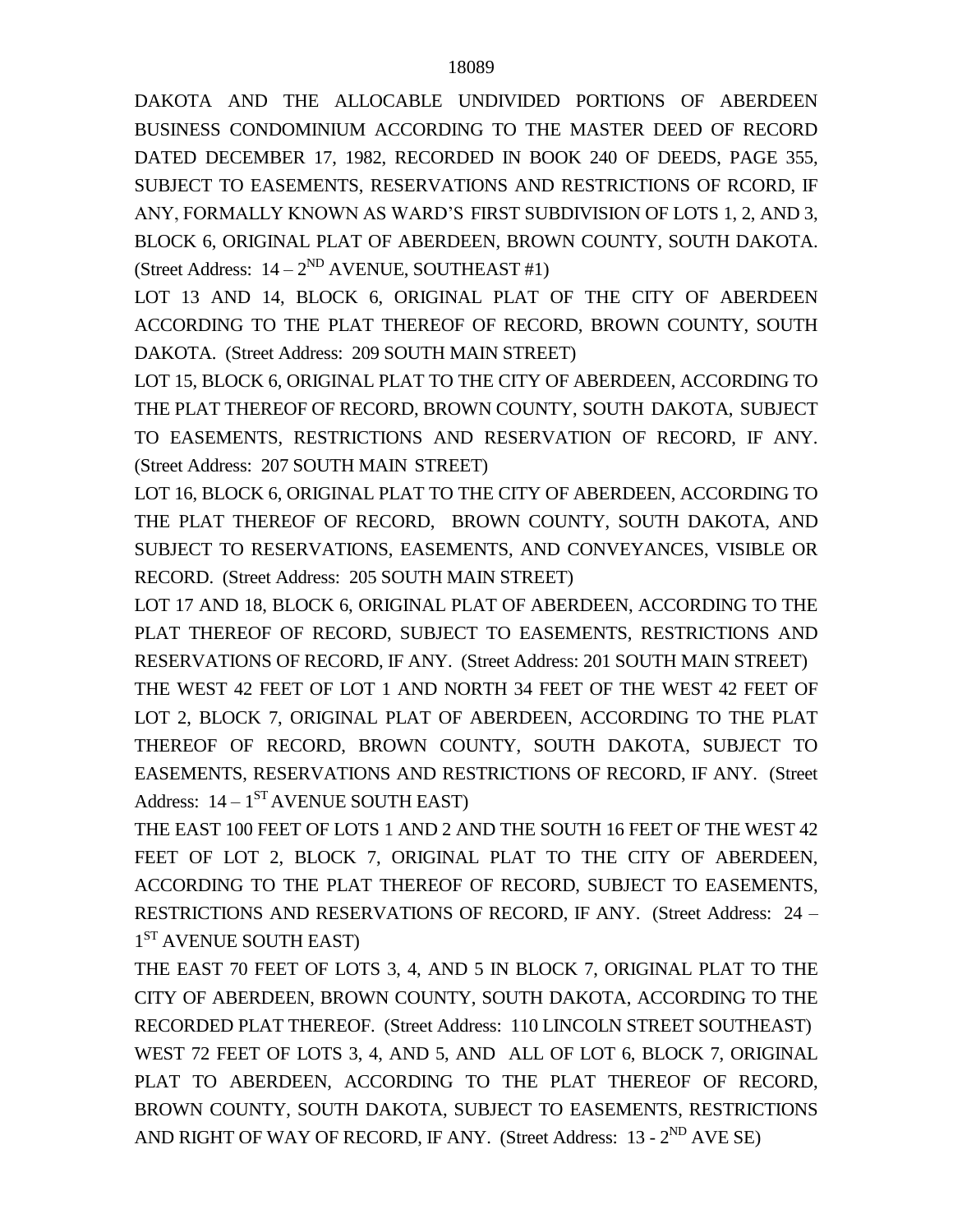LOT 13, BLOCK 7, ORIGINAL PLAT TO THE CITY OF ABERDEEN, SUBJECT TO EASEMENTS, RESTRICTIONS, AND RESERVATIONS OF RECORD. (Street Address: 111 SOUTH MAIN STREET)

LOT 17 AND 18, BLOCK 7, ORIGINAL PLAT OF ABERDEEN, ACCORDING TO THE PLAT THEREOF OF RECORD, BROWN COUNTY, SOUTH DAKOTA, SUBJECT TO EASEMENTS, COVENANTS AND RESERVATIONS OF RECORD IF ANY. (Street Address: 101 SOUTH MAIN STREET)

EAST 100 FEET OF THE SOUTH 4.1 FEET OF LOT 3 AND THE EAST 100 FEET OF THE NORTH 19 FEET AND THE SOUTH 6 FEET OF LOT 4, AND ALL OF LOT 5, BLOCK 10, ABERDEEN, ACCORDING TO THE RECORDED PLAT THEREOF, BROWN COUNTY, SOUTH DAKOTA, SUBJECT TO EASEMENTS, RESERVATIONS AND RESTRICTIONS OF RECORD, IF ANY. (Street Address: 108 SOUTH MAIN STREET)

LOT 6, BLOCK 10, ORIGINAL PLAT, ABERDEEN, BROWN COUNTY, SOUTH DAKOTA. (Street Address: 112 SOUTH MAIN STREET)

LOT 10, 11, AND 12, BLOCK 10, ORIGINAL PLAT TO ABERDEEN ACCORDING TO THE PLAT THEREOF OF RECORD, BROWN COUNTY, SOUTH DAKOTA. SUBJECT TO EASEMENTS, RESTRICTIONS, AND RESERVATIONS OF RECORD, IF ANY. (Street Address: 120 SOUTH MAIN STREET)

LOT 2 OF BLACKSTONE FOURTH SUBDIVISION IN THE SW 1/4 OF SECTION 13, TOWNSHIP 123 NORTH, RANGE 67 WEST OF THE 5TH P.M., ACCORDING TO THE PLAT THEREOF OF RECORD, SUBJECT TO EASEMENTS, RESTRICTIONS AND RESERVATIONS OF RECORD, IF ANY. (Street Address:  $24 - 2<sup>nd</sup>$  AVENUE SOUTHWEST)

LOT TWO (2), LINCOLN AND SECOND CORNER SUBDIVISION IN ABERDEEN, SOUTH DAKOTA, IN THE SOUTHWEST QUARTER (SW ¼) OF SECTION 13, TOWNSHIP 123 NORTH, RANGE 64 WEST OF THE 5<sup>TH</sup> P.M., BROWN COUNTY, SOUTH DAKOTA (Street Address:  $22-2^{ND}$  AVENUE, SOUTHEAST)

LOT ONE (1), LINCOLN AND SECOND CORNER SUBDIVISION IN ABERDEEN, SOUTH DAKOTA, IN THE SOUTHWEST QUARTER (SW ¼) OF SECTION 13, TOWNSHIP 123 NORTH, RANGE 64 WEST OF THE  $5^{TH}$  P.M., BROWN COUNTY, SOUTH DAKOTA, SUBJECT TO EASEMENTS, RESTRICTIONS, AND RESERVATIONS OF RECORD, IF ANY. (Street Address:  $18 - 2^{ND}$  AVENUE SOUTHEAST)

UNIT 3 TOGETHER WITH SAID UNITS UNDIVIDED 41% INTEREST IN THE COMMON ELEMENTS OF ABERDEEN BUSINESS CONDOMINIUM LOCATED ON LOT FIVE (5) OF B.B. WARD'S FIRST SUBDIVISION OF LOTS ONE (1), TWO (2), AND THREE (3), BLOCK SIX (6), ORIGINAL PLAT OF ABERDEEN, ACCORDING TO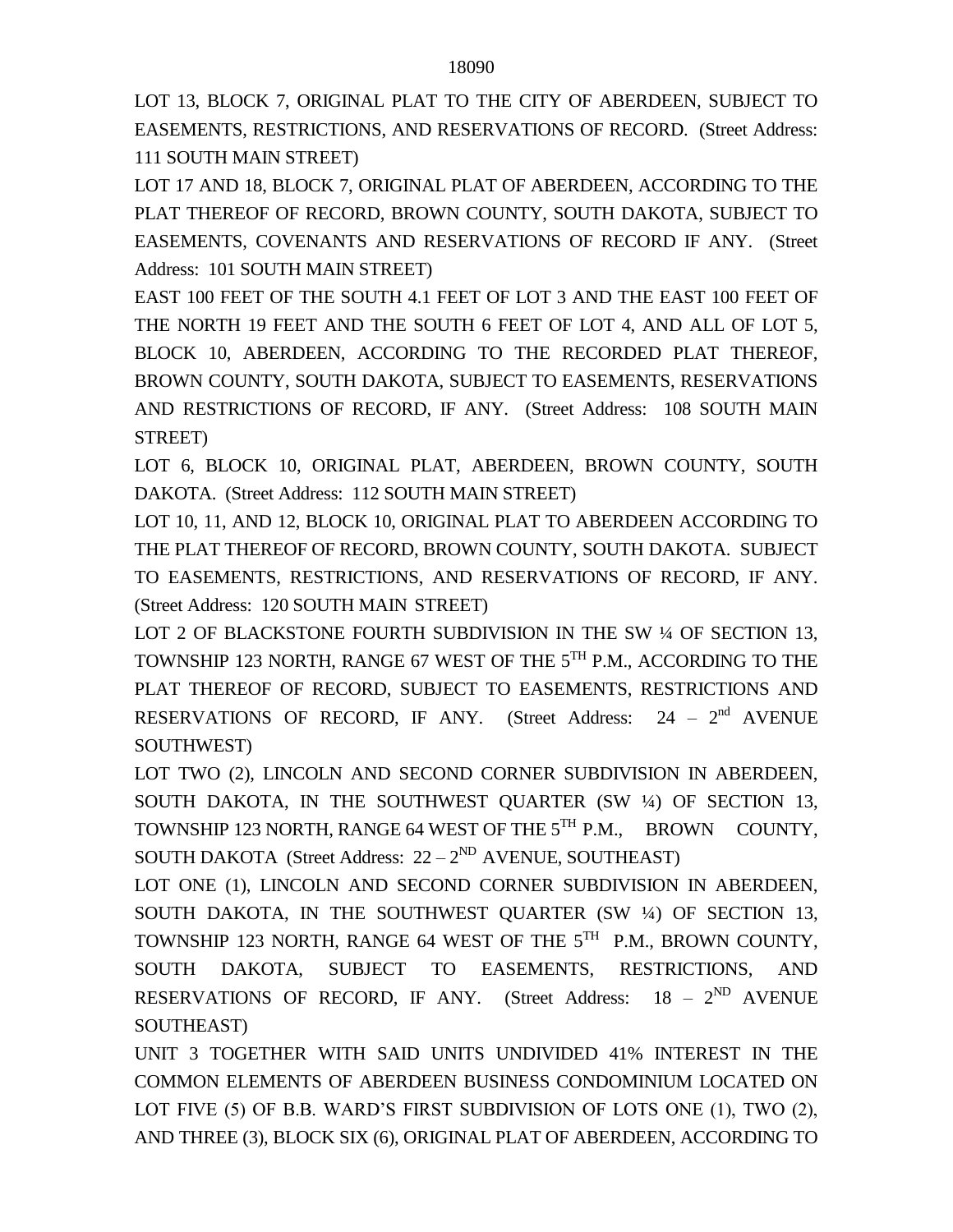THE PLAT THEREOF OF RECORD AND ESTABLISHED BY THE MASTER DEED DECLARATION ESTABLISHING A PLAN FOR CONDOMINIUM OWNERSHIP PURSUANT TO THE LAWS OF THE STATE OF SOUTH DAKOTA, DATED DECEMBER 17, 1982, AND EXHIBITS ATTACHED THERETO, ALL OF WHICH IS RECORDED IN BOOK 240 OF DEEDS, PAGE 355, IN THE OFFICE OF THE BROWN COUNTY REGISTER OF DEEDS, ABERDEEN, SOUTH DAKOTA. (Street Address: 14  $-2^{ND}$  AVENUE SOUTHEAST #3)

LOT THREE (3), BLOCK ELEVEN (11), ORIGINAL PLAT OF ABERDEEN, BROWN COUNTY, SOUTH DAKOTA. (Street Address: 206 SOUTH MAIN STREET)

LOT 4, BLOCK 11, ORIGINAL PLAT TO ABERDEEN, ACCORDING TO THE PLAT THEREOF OF RECORD, BROWN COUNTY, SOUTH DAKOTA. (Street Address: 208 SOUTH MAIN STREET)

LOT 5, BLOCK 11, ORIGINAL PLAT OF ABERDEEN, BROWN COUNTY, SOUTH DAKOTA ACCORDING TO THE PLAT THEREOF OF RECORD.

(Street Address: 210 SOUTH MAIN STREET)

LOT SIX (6), BLOCK ELEVEN (11), ORIGINAL PLAT TO TH CITY OF ABERDEEN, BROWN COUNTY, SOUTH DAKOTA. (Street Address: 212 SOUTH MAIN STREET) LOT 7, BLOCK 11 OF THE ORIGINAL PLAT OF THE CITY OF ABERDEEN, BROWN COUNTY, SOUTH DAKOTA, SUBJECT TO EASEMENTS RESERVATION AND RESTRICTIONS OF RECORD, IF ANY. (Street Address: 214 SOUTH MAIN STREET) LOTS 8 AND 9, BLOCK 11, ORIGINAL PLAT OF ABERDEEN, ACCORDING TO THE PLAT THEREOF OF RECORD, BROWN COUNTY, SOUTH DAKOTA, SUBJECT TO EASEMENTS, RESTRICTIONS AND RESERVATIONS OF RECORD, IF ANY. (Street Address: 216 SOUTH MAIN STREET AND 218 SOUTH MAIN STREET)

LOTS 10 AND 11, BLOCK 11, ORIGINAL PLAT OF ABERDEEN, BROWN COUNTY, SOUTH DAKOTA, ACCORDING TO THE PLAT THEREOF OF RECORD.

(Street Address: 220 SOUTH MAIN STREET)

LOT TWELVE (12), BLOCK ELEVEN (11), ORIGINAL PLAT OF THE CITY OF ABERDEEN, ACCORDING TO THE PLAT THEREOF OF RECORD, SUBJECT TO EASEMENTS, RSTRICTIONS AND RESERVATIONS OF RECORD, IF ANY. (Street Address: 224 SOUTH MAIN STREET)

LOT 1, HUB CITY DOWNTOWN FIRST ADDITION TO THE CITY OF ABERDEEN IN THE SW <sup>1</sup>/4 OF SECTION 13, TOWNSHIP 123 NORTH, RANGE 64 WEST OF THE 5<sup>TH</sup> P.M., BROWN COUNTY, SOUTH DAKOTA.

(Street Address: 114 SOUTH MAIN STREET AND 116 SOUTH MAIN STREET)

3. Creation and Conditions. The District is hereby created with an effective date of February 22, 2022, and upon the following conditions:

(a) Term of District. The term of the District shall be twenty (20) years from the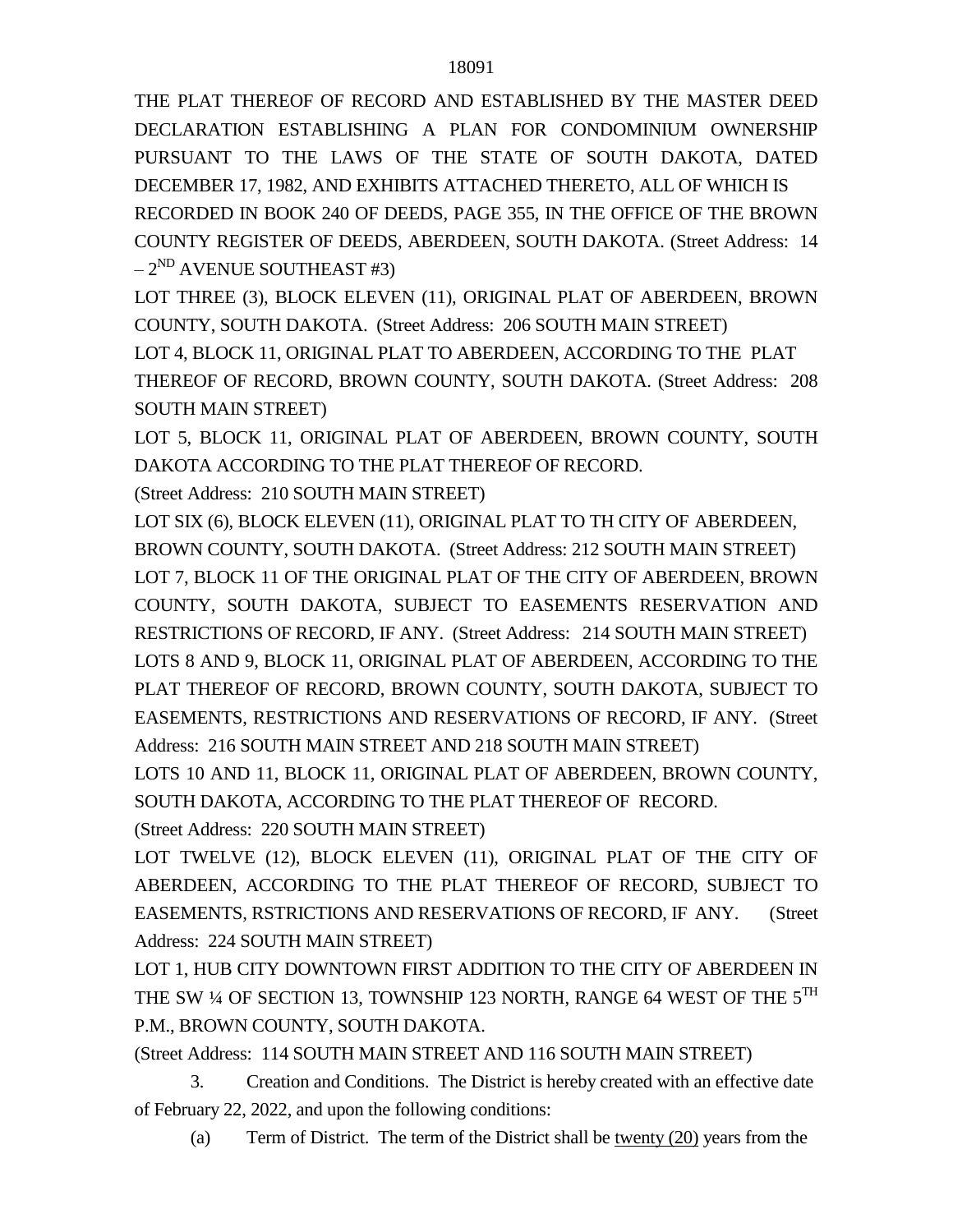date of the creation of the District, therefore, positive tax increments may not be allocated to the City longer than twenty (20) years after the calendar year of creation of the District.

- (b) Payment of Project Costs. Project costs in the amount of \$1,579,038.00, plus interest computed at four percent (4%) per year, are eligible for reimbursement by the City from positive tax increments. No project cost incurred after five (5) years following the creation of the District may be paid from positive tax increments unless an amendment to the Project Plan is adopted. All outstanding indebtedness for project costs financed by Hub City Downtown, LLC (the Owner and Developer of land which has been designated the "Van Slyke Redevelopement"), and their successors and assigns, shall be paid or retired, and all tax increment bonds shall mature, no later than the term of the District.
- (c) Sale or Transfer to Terminate District. Developer may neither sell or transfer a controlling ownership interest in Developer, nor sell or transfer title to, or sell or transfer a controlling ownership in, the property described in the Project Plan at any time before the expiration of seven (7) years from the date of creation of the District without providing for termination of the District as follows:
	- (1) For project costs financed by Developer, Developer shall pay or retire all outstanding debt for project costs to any holder of such indebtedness; or
	- (2) For project costs for which tax increment bonds were issued, Developer shall remit to the City sufficient funds for City to redeem the bonds in whole.
- (d) Waiver of discretionary formula. Developer shall waive the discretionary formula of all of the assessed valuation for tax purposes for the five (5) tax years following construction of the improvements identified in the Project Plan.
- (e) No Remittance Upon Default. No Tax Increment Revenues for reimbursement of eligible project costs will be remitted by the City to Developer or to holders of indebtedness issued to pay for project costs if Developer is in default of the Development Agreement as fully-executed by and between Developer and the City of Aberdeen (hereafter the "Development Agreement").

4. District Name. The District shall be named and designated as "Tax Increment Financing District Number 37, City of Aberdeen, South Dakota."

5. Project Plan. Except as otherwise amended by this Resolution, the Project

18092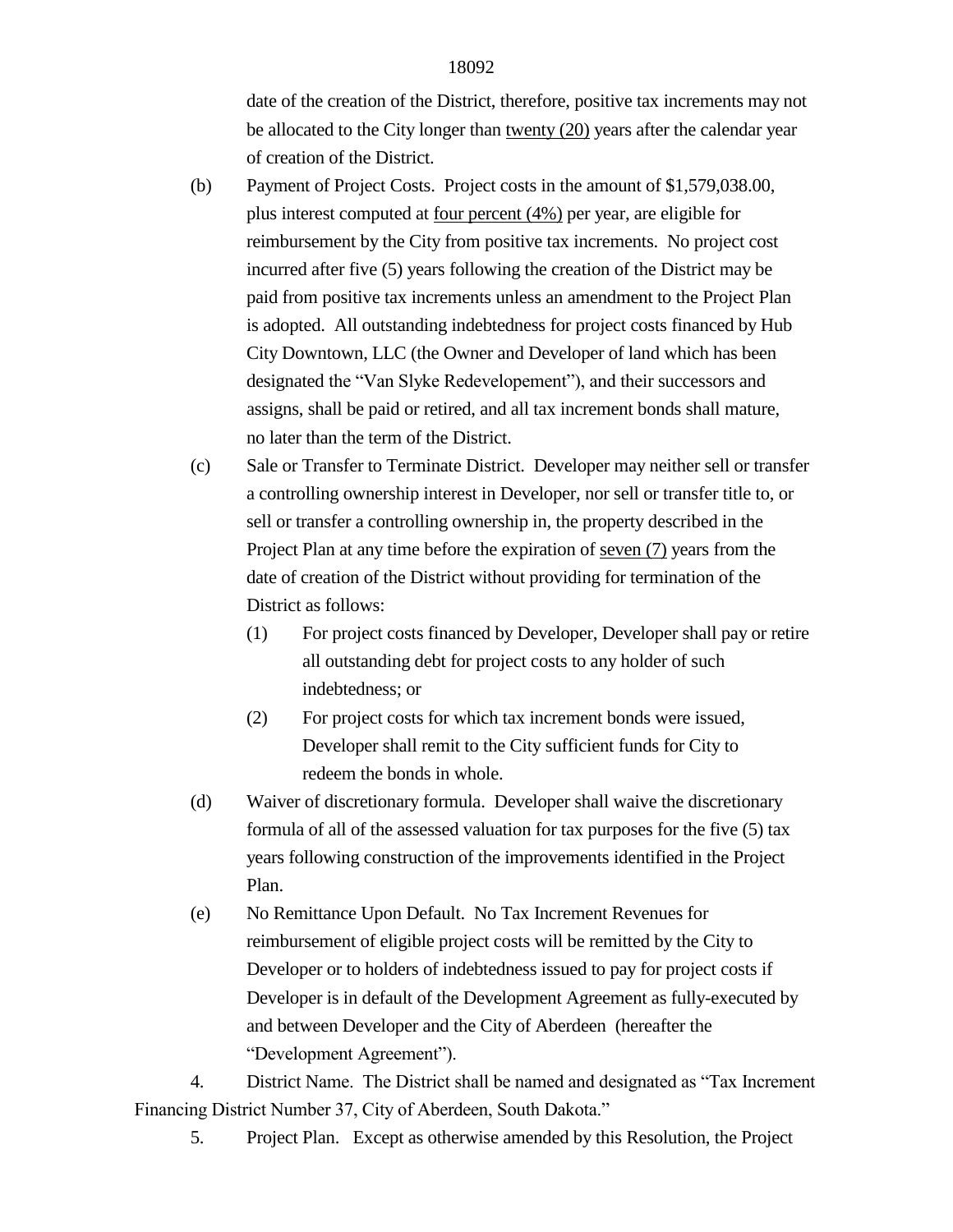Plan submitted by Developer shall be and the same is hereby approved and adopted. Such plan is feasible and in conformity with the master plan of the City of Aberdeen, South Dakota, a municipal corporation of the State of South Dakota.

6. Development Agreement. The Development Agreement shall specify the conditions for development of the owner's property in the District and for financing and payment of the project costs. The Development Agreement when fully-executed shall be expressly incorporated herein and adopted by reference. The Development Agreement may be amended from time to time by mutual agreement of the parties.

7. Aggregate Valuation. The aggregate assessed valuation of the taxable property in the District plus the tax increment base of all other existing tax increment financing districts does not exceed 10% of the total assessed value of taxable property in the City of Aberdeen, South Dakota.

8. General Conditions for Termination of District. The District shall terminate upon the earlies date of any of the following occurrences:

a. Positive tax increments are no longer allocable to the District;

- b. The Council, by resolution, dissolves the District, after payment or provision for payment of all project costs, grants, and all tax increment bonds of the District; or
- c. Developer is in default of the Development Agreement and fails to cure such default within the time specified therein.

9. Execution of Documents. The City Manager and Finance Officer are authorized to execute those documents necessary to create and certify Tax Increment Financing District Number 37 as of the effective date of creation of the district. The City Manager is authorized to finalize the execution of the Development Agreement and to enter into such amendments thereto from time to time as the City Manager determines to be in the best interests of the City of Aberdeen.

 10. Severability. The provisions of this resolution are severable. If any provision of this resolution or the application thereof to any person or circumstance is held to be invalid, such invalidity shall not affect other provisions or applications of this resolution which can be given effect without the invalid provision or application.

The foregoing Resolution Number 22-02-02R was adopted at a regular meeting of the Aberdeen City council on the  $22<sup>nd</sup>$  day of February, 2022. BRIDGE REINSPECTION PROGRAM RESOLUTION

City Engineer Robin Bobzien requested approval of a Bridge Reinspection Program Resolution which allows the City to choose an engineering firm, IMEG/formerly Clark Engineering, from the SD Department of Transportation's List for bridge inspections in Aberdeen. Motion by Reinbold, second by Rux to approve the Bridge Reinspection Program Resolution as presented. Roll call vote to approve, all voting aye, number of ayes 9, number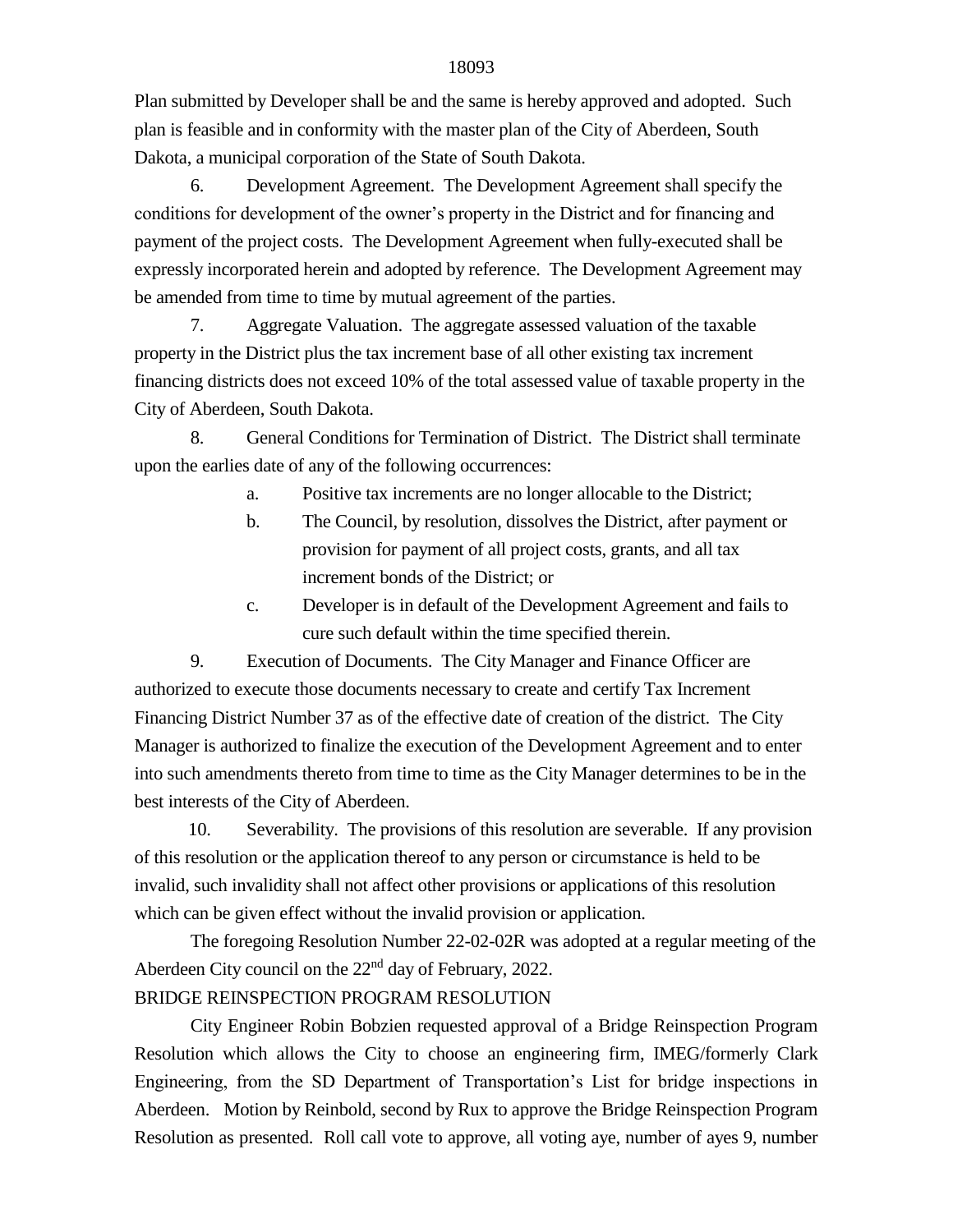of nays 0, motion carried.

# BRIDGE REINSPECTION PROGRAM RESOLUTION FOR USE WITH SDDOT RETAINER CONTRACTS

WHEREAS, 23 CFR 650, Subpart C, requires initial inspection of all bridges and reinspection at intervals not to exceed two years with the exception of reinforced concrete box culvers that meet specific criteria. These culverts are reinspected at intervals not to exceed four years.

THEREFORE, the City of Aberdeen is desirous of participating in the Bridge Inspection Program using Bridge Replacement funds.

The City requests SDDOT to hire IMEG (Consulting Engineers) for the inspection work. SDDOT will secure Federal approvals, make payments to the Consulting Engineer for inspection services rendered, and bill the City for 20% of the cost. The City will be responsible for the required 20% matching funds. Dated this 22<sup>nd</sup> day of February, 2022 at Aberdeen, South Dakota.

### RECOGNITION OF JUNETEENTH AS OFFICIAL CITY HOLIDAY

City Manager Joe Gaa requested approval of Juneteenth (June  $19<sup>th</sup>$ ) as a paid holiday for all City Government Personnel since officially declared a federal and state holiday. Motion by Rux, second by Reinbold to add Juneteenth (June  $19<sup>th</sup>$ ) to the list of approved holidays and authorize the closing of City offices. Roll call vote to approve, all voting aye, motion carried.

# RECOMMENDATION ON BID FOR WATER TREATMENT SLUDGE REMOVAL PROJECT

Water Treatment Superintendent Bob Braun requested approval to award the bid for the Water Treatment Sludge Removal Project to B.W. Morrison Construction with a \$14.75 per ton price. Motion by Johnson, second by Remily to award the bid for the sludge removal project to B. W. Morrison Construction at a \$14.75 per ton price. Roll call vote to approve, all voting aye, motion carried.

#### ADDENDUM TO HANGAR 9, INC. LEASE AT AIRPORT

Transportation Director Rich Krokel requested approval of the third addendum to Hangar 9, Inc. lease regarding Fixed Base Operator (FBO) rents and fees. Krokel said that Hangar 9, Inc. has agreed to an increase in its rental amounts and fuel flowage fees under terms and conditions in the addendum similar to the other FBOs. Motion by Johnson, second by Rux to approve the Third Addendum to Commercial Aviation Net Ground Lease #71, such addendum revising the rental rates and fees for Hangar 9, Inc., similar to the other FBOs, and to ratify the signature of the Transportation Director and authorize the City Manager to execute the same after review and approval by the City Attorney. Roll call vote to approve, all voting aye, motion carried.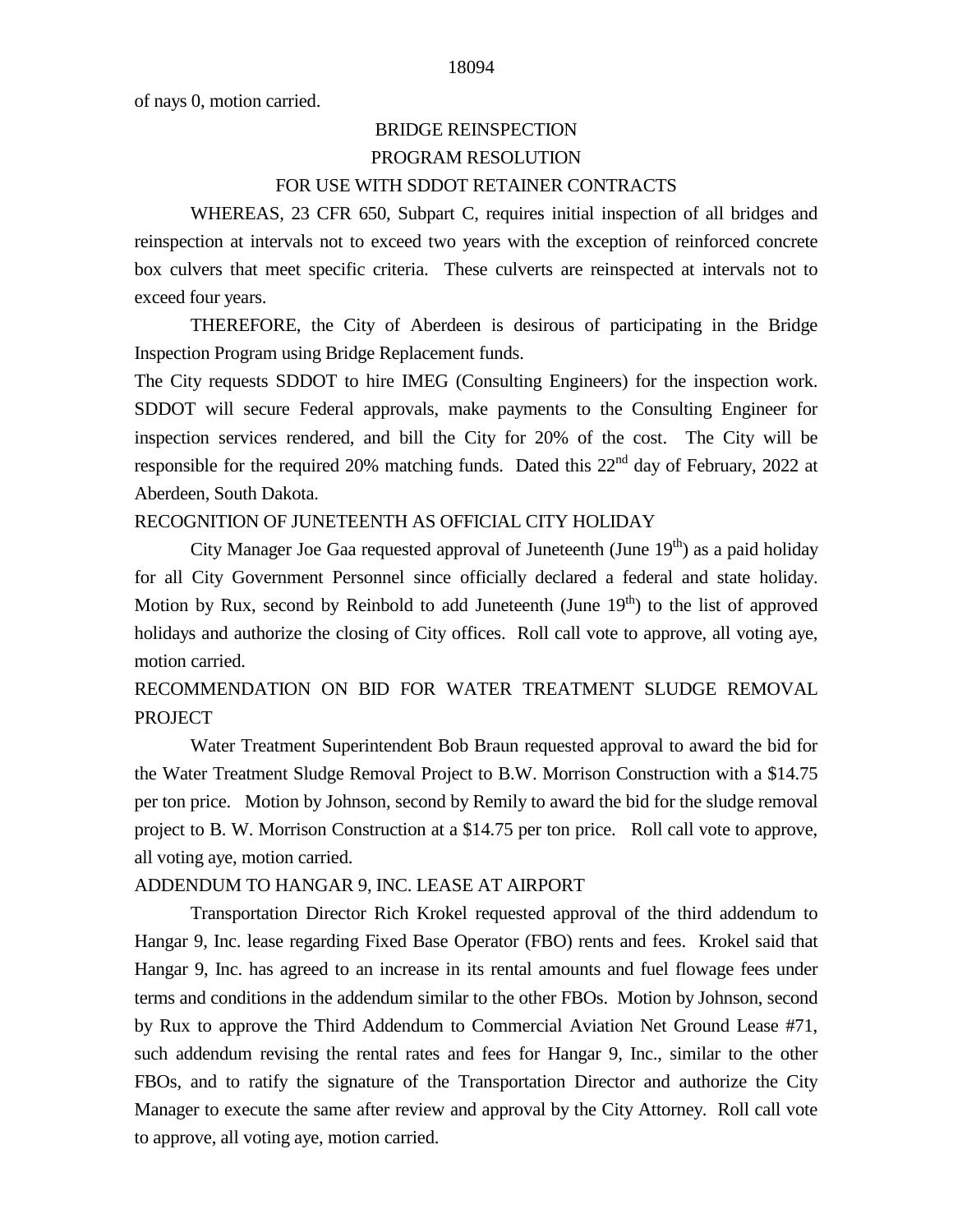# LETTER OF AGREEMENT WITH HELMS & ASSOCIATES FOR ENGINEERING SERVICES AT AIRPORT

Transportation Director Rich Krokel requested approval of a Letter of Agreement with Helms & Associates to provide miscellaneous engineering services to the Aberdeen Regional Airport and to authorize the City Manager to sign the 2022 Agreement. Motion by Lunzman, second by Johnson to approve the Letter of Agreement with Helms & Associates to provide miscellaneous engineering services to the Airport. Discussion followed with Ronayne questioning the limited liability provision in the agreement. Motion by Ronayne, second by Rux to table the discussion of the Letter of Agreement with Helms & Associates for one week to allow review of the agreement with the City Attorney. Roll call vote to approve, all voting aye, motion carried.

#### PAYMENT REQUESTS FOR AIRPORT IMPROVEMENT PROJECTS

Transportation Director Rich Krokel requested approval of the following payments for work on Airport Improvement Projects: Payment #5 – AIP #3-46-0001-43-2021 Taxiway GA Apron – Helms & Associates, in the amount of \$1,284.01; Payment  $\#13 - AIP \#3$ -46-0001-43-2021 Taxiway Geometry – Helms & Associates, in the amount of \$16,335.66; Payment  $\#27 - AIP$   $\#3$ -46-0001-43-2021 Taxiway Geometry – Helms & Associates, in the amount of \$2,888.84; Payment #8 – AIP #3-46-0001-43-2021 Taxiway Geometry – Sharpe Enterprises, in the amount of \$94,691.33; Payment #5SA – AIP #3-46-0001-43-2021 Taxiway Geometry – Sharpe Enterprises, in the amount of \$61,509.11; Payment #34 – AIP #3-46-0001-40-2019 Taxiway 'C' – Helms & Associates, in the amount of \$55.39; Payment #10 – AIP #3-46-0001-40-2019 Taxiway Improvements – Reede Construction, in the amount of \$10,000.00. Motion by Johnson, second by Rux to approve and authorize the City Manager to sign the payment requests for work on the Airport Improvement Projects. Roll call vote to approve, all voting aye, motion carried.

#### **REVIEW AND APPROVAL OF CLAIMS AND PAYROLL**

Motion by Lunzman, second by Rife to approve payment of the bills listed for February 22, 2022 having been audited by the Finance Officer and fully itemized and authorize the Mayor or City Manager to sign, and the Finance Officer to countersign, all warrants for payment of the following approved bills: Midwest Alarm Company 300.96; Ryan DeRouchey 170.00; Aberdeen Chamber of Commerce 805.00; Aberdeen Development Corp. 15,000.00; Ashton Bjur 75.00; Jennifer Ring 60.00; Animal Care Clinic 776.70; Helms & Associates 63,595.37; MARCO Technologies LLC 396.65; RDO Equipment Co. 4,263.18; Br. Co. Landfill 16,458.90; Br. Co. Treasurer 454,500.00; Aberdeen News 1,601.02; Northern Plains Animal Health 180.61; Chris & Dan's Tarp & Canvas 190.00; Hawkins Inc. 9,413.88; Dakota Electronics 2,537.17; Don's Builders Hardware 16.50; Quality Welding Inc. 61.00; Cole Papers Inc. 901.65; Farm Power Mfg. Inc. 136.58; Wells Fargo Bank of SD 4,306.25; Jensen Rock & Sand Inc. 10.00; Graham Tire Co. 1,103.79;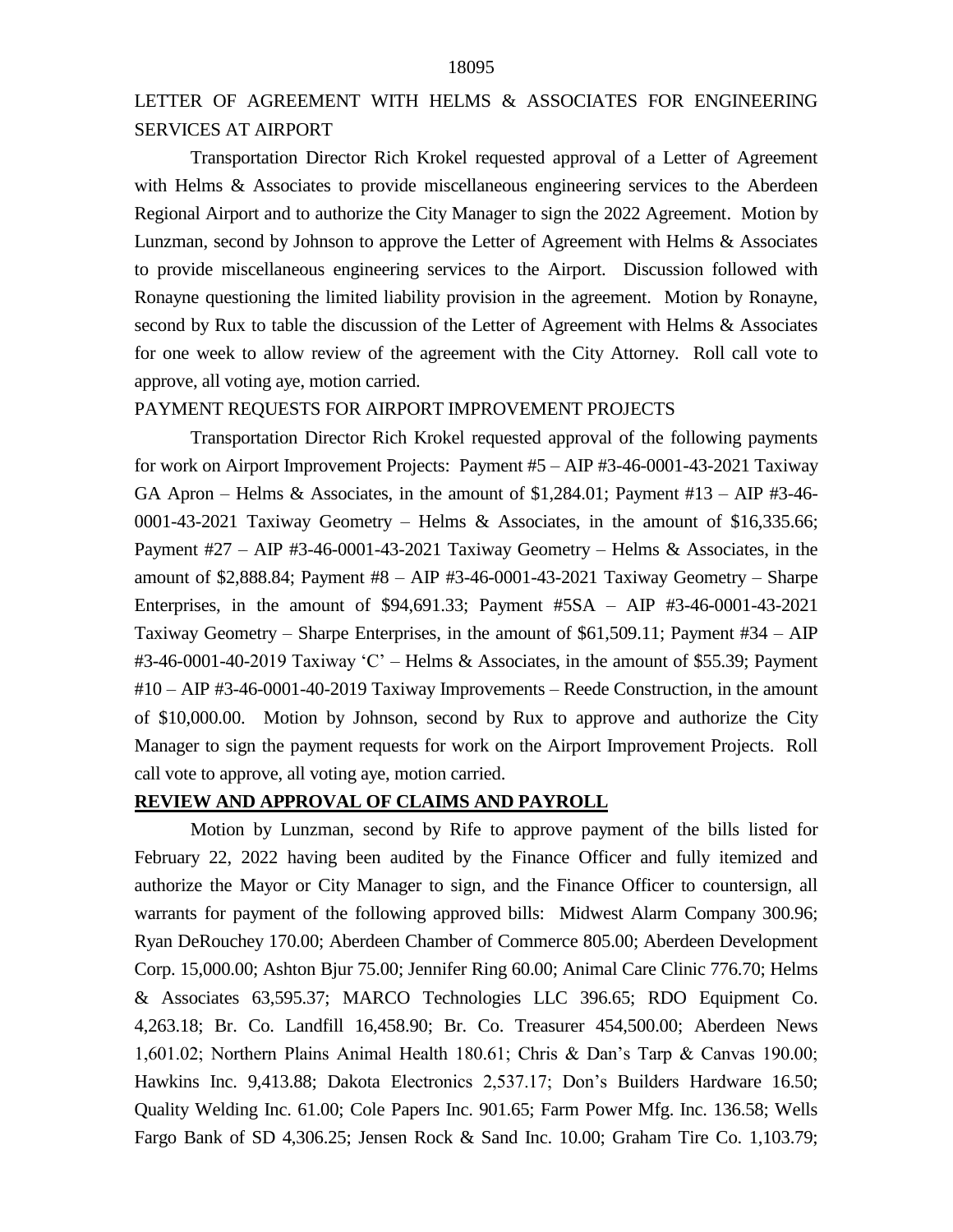Patty Holm 49.65; Direct Automation LLC 1,997.18; Auto Value Parts/Hedahls 2,405.56; House of Glass Inc. 1,524.00; Nelson Sales & Service LLC 48.00; CDW Government Inc. 69.80; Automatic Building Controls 555.00; Lawson Products Inc. 979.18; Steven Lust Automotive 225.83; M-B Companies Inc. 1,134.41; MAC's Inc. 1,872.82; Sewer Duck Inc. 190.00; Sanford Health Occupational 2,088.00; Municipal Code Corp. 4,082.46; Double A Plumbing LLC 184.42; Farnams Genuine Parts 394.47; NSU Workstudy 227.50; CenturyLink 4,458.73; Pantorium 26.00; Dakota Supply Group 18.91; Graymont LLC 11,848.42; Midstates Group 9,213.05; Rockmount Research & Alloys 571.61; Avera St. Luke's Hospital 1,750.88; SHARE Corp. 789.12; Sherwin-Williams Co. 106.76; SD Division of Motor Vehicles 7.00; Stan Houston Equipment Inc. 24.55; Western Area Power Adm. 5,240.36; Crouch Recreational, Inc. 904.00; Diesel Machinery Inc. 4,015.00; Baker & Taylor Inc. 153.09; GALE/Cengage Learning 501.41; Mission Mgmt. Information 710.18; Paula Nelson 186.00; Fastenal Company 156.91; Blair Scoular 90.00; Banner Associates Inc. 21,230.26; Master Blaster 179.27; Mattern Electric 1,764.29; Badger Meter Inc. 580.68; Metering & Technology Solutions 9,030.00; MacQueen Emergency Group 4,311.23; Ladner Electric 724.44; Harms Heating and Cooling Inc. 489.58; Tim Reed 548.00; Dependable Sanitation 24,391.20; Center Point Large Print 186.96; Pressure Washer Central 73.38; WISP Services LLC 60.00; Cartney Bearing Co. 195.88; Pauer Sound & Music Inc. 103.76; Titan Access Productivity 2,172.49; Hub City Radio 620.00; Automationdirect.com Inc. 127.49; Executive Management 421.54; Service Signs Inc. 598.33; Electrical Engineer & Equipment Co. 1,486.63; Barry Dunlavy 186.00; Pierson Ford-Lincoln-Mercury 34.48; West Payment Center 685.48; ULine 670.56; Active Data Systems Inc. 850.00; Dakota Broadcasting LLC 375.00; Mariah Mougey 38.00; Jarman's Water Systems 397.50; Luke Nelson 224.00; Livestock Specialist Inc. 142.50; NVC 4,236.05; Downie's Piano Tuning & Repr. 525.00; Kirk's Auto 3,504.29; SD Airport Managers Assn. 25.00; AFFINIS 466.33; McMaster-CARR Supply Co. 179.95; Carlsen Funeral Home 375.00; Norby Golf Course Design Inc. 10,500.00; William Cantalope 60.00; Glacial Lakes & Prairies Tourism 775.00; Swanson Flo-Systems Co. 512.82; Reede Construction Inc. 10,000.00; Towing Plus 400.00; Quill Corp. 107.82; Federal Express Corp. 15.23; Ken's Superfair Foods 264.70; Sertoma Club 48.25; Century Business Products 7,307.30; Karl Alberts 28.00; Groton Veterinary Clinic 182.72; Menards Inc. 5,054.71; Shannon Broderson 76.00; Overdrive Inc. 1,674.06; Aqua Pure Inc. 325.00; Michael Roemmich 112.00; Convention & Visitors Bureau 54,453.45; Dakota Fluid Power Inc. 1,093.16; McQuillen Creative Group Inc. 510.00; EZ-Liner 119.51; Clint Rux 158.60; Borns Group 6,983.48; Killoran Trucking & Brokerage 21,631.60; OCLC Inc. 1,948.72; Impact Janitorial 3,137.15; Confluence 1,979.32; Tyler Technologies 2,815.00; Ferguson Waterworks 1,428.00; US Plastic Corp. 167.68; David's Lawn & Snow 225.00; Hunter Schlotman 672.00; Evergreen Enterprises 1,280.11; Matheson Tri-Gas Inc. 254.33; Aberdeen Shuttle 54.00; The UPS Store 71.07; SDN Communications 3,810.00; POMP's